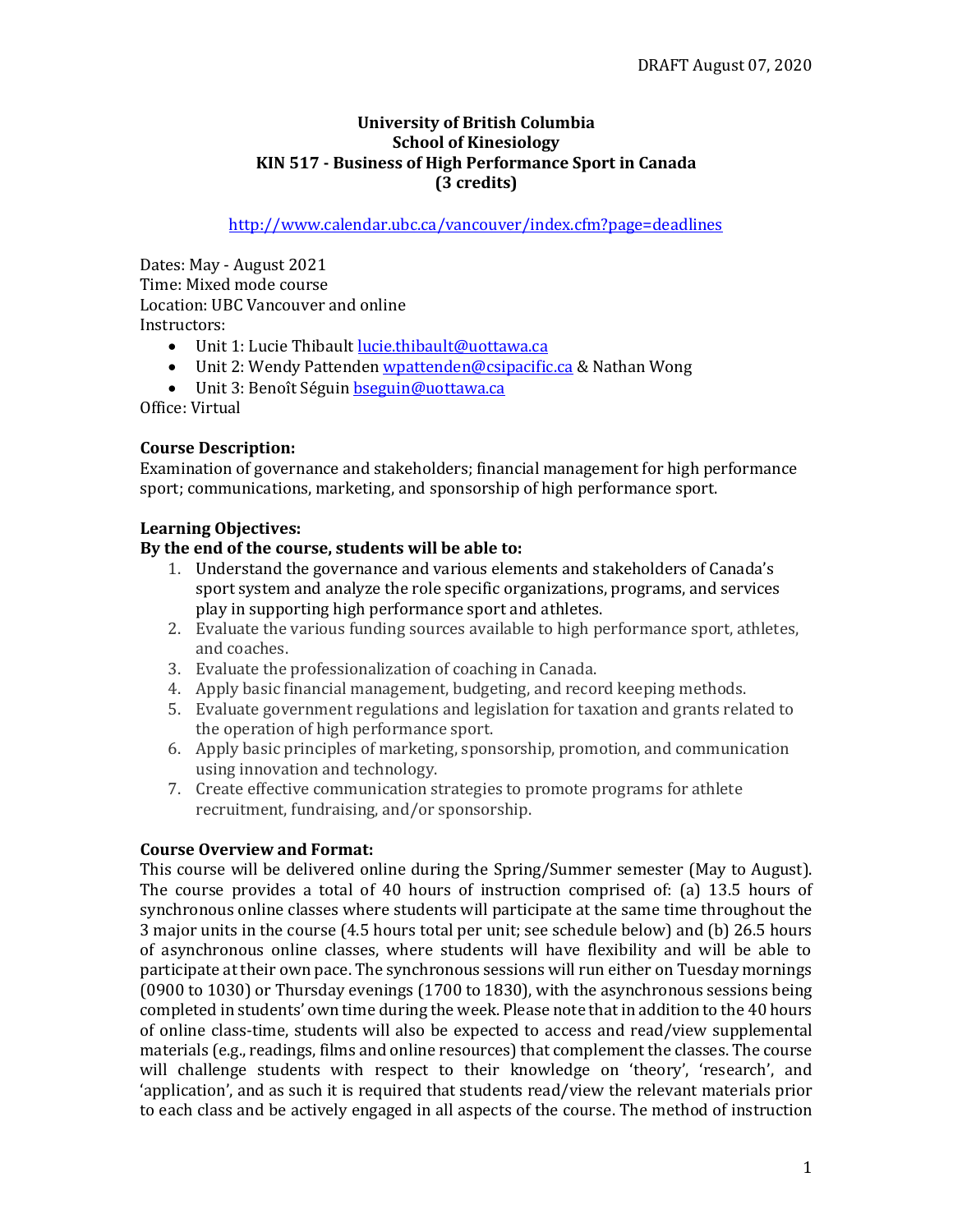will include lectures, online discussions, problem-based and inquiry-based learning, and readings.

There are three main units in the course, as follows:

- 1. Canada's sport system, its governance and stakeholders
- 2. Financial management for high performance sport
- 3. Communication, marketing, and sponsorship of high performance sport

Canada's sport system will be examined with respect to the structure, governance and organization of high performance sport, the development of sport policy and strategy, and the professionalization of coaching. Comparisons to international systems will be briefly addressed. Financial management practices and strategies to assist in creating sustainable funding for high performance programs will be covered. Additional topics will include discussion of related regulatory factors with an aim to generate or maximize funding and sponsorship of high performance sport. Marketing and promotion of high performance sport will focus on the skills necessary to communicate and promote sport to a broader audience that could assist in athlete recruitment, in financial partnership development, and in event hosting through the use of traditional and social media as well as other tools. Guest lecturers may be used during the term to enhance understanding and application of the course material. The table below outlines the topics within each unit and module.

| Weeks                                                              | Topic                                                | <b>Notes</b>             |  |
|--------------------------------------------------------------------|------------------------------------------------------|--------------------------|--|
| UNIT 1 - Canadian Sport System, Governance & Stakeholders 13.5 hrs |                                                      |                          |  |
| Week 1                                                             | Course introduction<br>$\bullet$                     | Synchronous (1 hour)     |  |
| May 11 & 13                                                        | Overview - Canada's sport system,<br>$\bullet$       | Asynchronous (2 hours)   |  |
|                                                                    | governance, strategic priorities, and key            |                          |  |
|                                                                    | organizations                                        | Modules 1&2              |  |
|                                                                    | Funding sources - Resources for athlete<br>$\bullet$ |                          |  |
|                                                                    | and coach support                                    |                          |  |
|                                                                    | Governance                                           |                          |  |
| Week 2                                                             | Policy<br>$\bullet$                                  | Asynchronous (1.5 hours) |  |
| May 18 & 20                                                        | Canadian sport policies<br>$\bullet$                 | Synchronous (1.5 hours)  |  |
|                                                                    | Stakeholders in high performance sport<br>٠          |                          |  |
|                                                                    | Canada and the international stage -                 | Modules 3&4              |  |
|                                                                    | Comparison to other countries                        |                          |  |
|                                                                    | How can the coach/leader operate within<br>$\bullet$ |                          |  |
|                                                                    | the system, and access what it has to offer          |                          |  |
|                                                                    | in order to provide athletes with optimum            |                          |  |
|                                                                    | support?                                             |                          |  |
| Week <sub>3</sub>                                                  | Coaching as a profession - Chartered<br>$\bullet$    | Asynchronous (3 hours)   |  |
| May 25 & 27                                                        | <b>Professional Coach</b>                            |                          |  |
|                                                                    | Coaching responsibly (Code of ethics,                | Module 5                 |  |
|                                                                    | codes of conduct)                                    |                          |  |
| Week 4                                                             | Current issues in high performance sport<br>٠        | Asynchronous (3 hours)   |  |
| June 1 & 3                                                         | Applying ethical framework to sport issue            | Synchronous (1.5 hours)  |  |
|                                                                    | Capstone session reviewing previous 4                |                          |  |
|                                                                    | weeks                                                | Modules 6&7              |  |
| UNIT 2 - Financial Management for High Performance Sport 13.0 hrs  |                                                      |                          |  |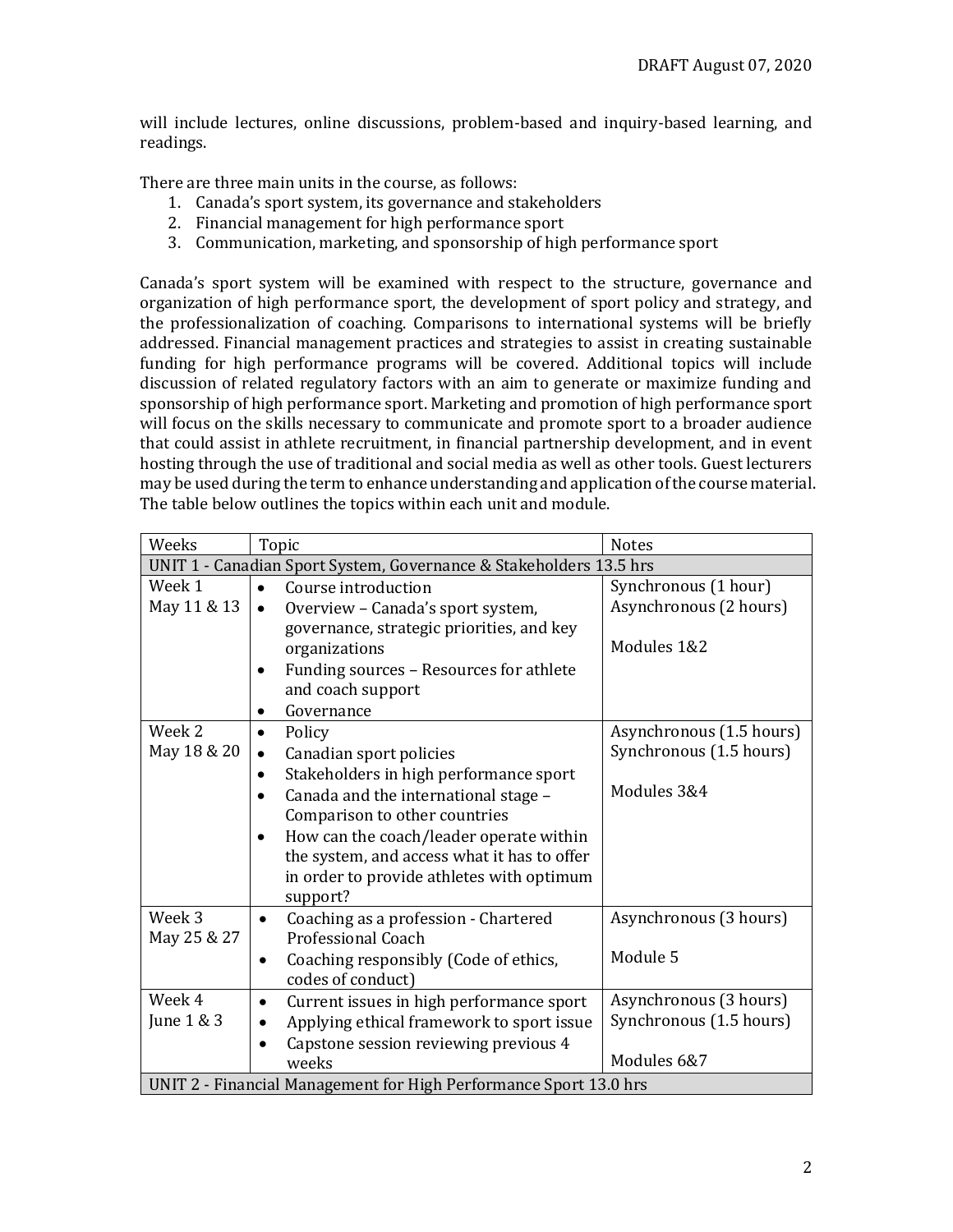| Week <sub>5</sub>       | Coach / Leader as entrepreneur<br>$\bullet$                                        | Synchronous (1.5 hour)                              |
|-------------------------|------------------------------------------------------------------------------------|-----------------------------------------------------|
| June 8 & 10             | (Employee vs. contractor)                                                          | Asynchronous (1.5 hours)                            |
|                         | <b>GST</b> and Sports<br>٠                                                         |                                                     |
|                         | Financial management principles<br>٠                                               | Module 8                                            |
| Week 6                  | Understanding financial statements<br>$\bullet$                                    | Synchronous (1 hour)                                |
| June 15 &               | <b>Creating budgets</b><br>$\bullet$                                               | Asynchronous (2 hours)                              |
| 17                      | Financial reporting and analysis<br>٠                                              |                                                     |
|                         | Full cycle accounting process and internal<br>$\bullet$                            | Module 9                                            |
|                         | controls                                                                           |                                                     |
| Week 7                  | <b>Risk Management</b><br>$\bullet$                                                | Synchronous (1 hour)                                |
| June 22 &               | Internal Controls, working with boards<br>$\bullet$                                | Asynchronous (2.5 hours)                            |
| 24                      | and accountability                                                                 |                                                     |
|                         | Financial Authorities & role clarity;<br>$\bullet$                                 | Module 10                                           |
|                         | Board, Committees, Management                                                      |                                                     |
| Week 8                  | Grant applications<br>$\bullet$                                                    | Synchronous (1 hour)                                |
| June 29 &<br>July $1^*$ | Creating proposals for resources                                                   | Asynchronous (2.5 hours)                            |
|                         | Fundraising for sport<br>$\bullet$<br>Diversified sources of revenue               | Module 11                                           |
|                         | UNIT 3 - Communication, Marketing & Sponsorship of High Performance Sport 13.5 hrs |                                                     |
| Week 9                  |                                                                                    | Synchronous (1.5 hours)                             |
| July 6 & 8              | Marketing principles and their<br>application to sport organizations               | Asynchronous (1.5 hours)                            |
|                         | Uniqueness of sport marketing<br>$\bullet$                                         |                                                     |
|                         | Marketing mix<br>٠                                                                 | Module 12                                           |
|                         | Sport marketing research                                                           |                                                     |
|                         | Sport consumer and market                                                          |                                                     |
|                         | segmentation                                                                       |                                                     |
| Week 10                 | Marketing strategy for sport<br>$\bullet$                                          | Asynchronous (3.5 hours)                            |
| July 13 & 15            | organizations                                                                      |                                                     |
|                         | Sport product<br>٠                                                                 | Module 13                                           |
|                         | <b>Brand concepts</b><br>$\bullet$                                                 |                                                     |
|                         | Licensed and branded merchandise                                                   |                                                     |
|                         | Promotion                                                                          |                                                     |
|                         | Media and distribution                                                             |                                                     |
| Week 11                 | Sport sponsorship                                                                  | Synchronous (1.5 hours)                             |
| July 20 & 22            | Developing successful sport sponsorship                                            | Asynchronous (1.5 hours)                            |
|                         | and partnerships                                                                   |                                                     |
|                         | Activating sponsorship programs                                                    | Module 14                                           |
|                         | Measuring sponsorship effectiveness                                                |                                                     |
|                         | Ambush marketing                                                                   |                                                     |
| Week 12<br>July 27 & 29 | Social marketing<br>$\bullet$                                                      | Asynchronous (2.5 hours)<br>Synchronous (1.5 hours) |
|                         | Communicating your message, dealing<br>with traditional and new media              |                                                     |
|                         | Public relations, community relations and                                          | Module 15                                           |
|                         | social media                                                                       |                                                     |
|                         | Course wrap-up                                                                     |                                                     |
|                         |                                                                                    |                                                     |

\*July 1 class will need to be re-scheduled based on professor and student availability

## **Required Readings:**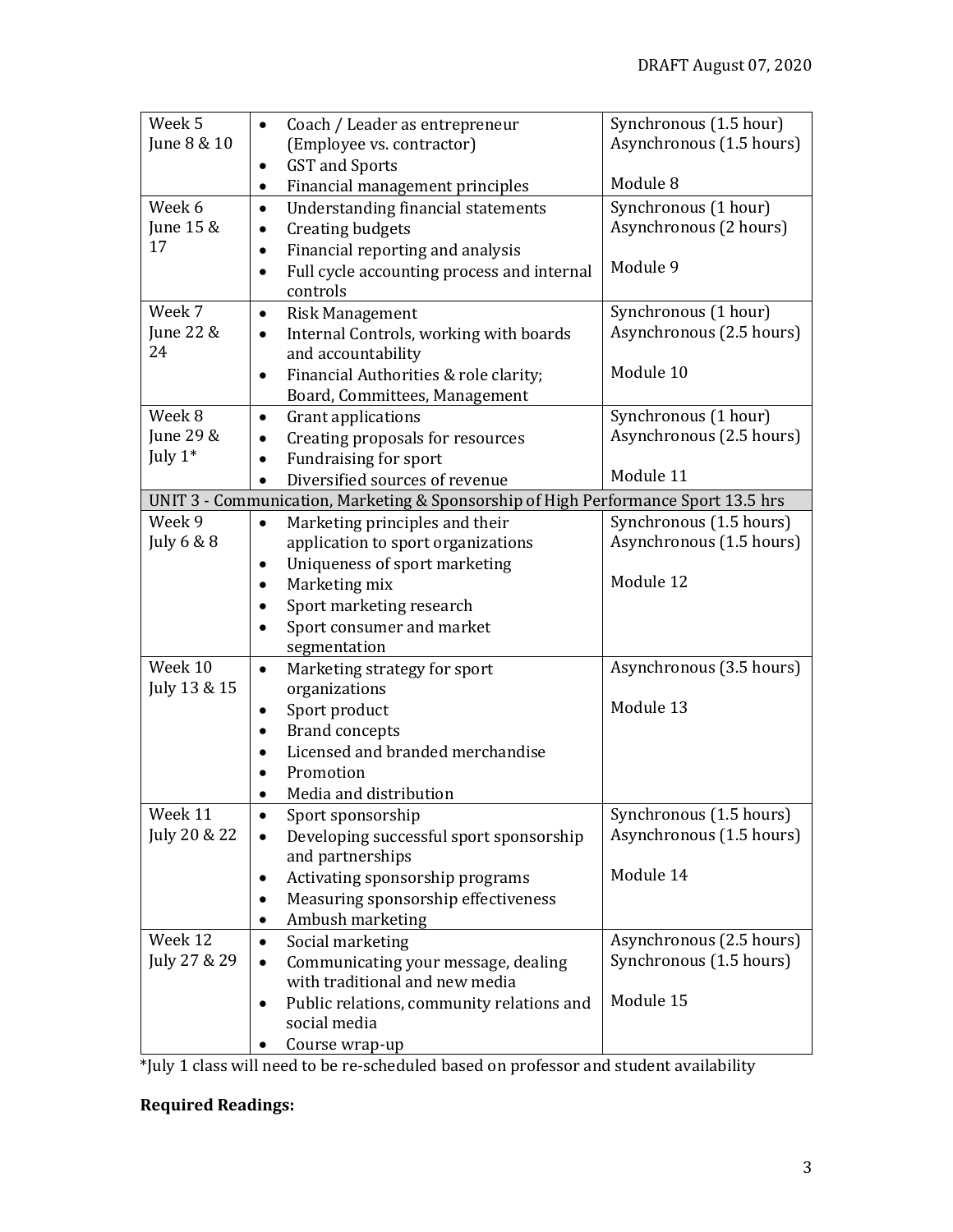There is no singular required textbook for this course. Readings will involve scientific research papers, review articles, book chapters, and contemporary media resources (e.g., print media).

#### **Unit 1: Canada's Sport System, Governance, and Stakeholders Required Readings:**

Modules 1 & 2

- European Commission Sport. (2016). Good governance. Retrieved from http://ec.europa.eu/sport/policy/organisation\_of\_sport/good\_governance\_en.htm
- Moore, G., (2016, July 20). A sporting chance. *Economia*, July-August, 50-55. Retrieved from <http://economia.icaew.com/opinion/july-2016/a-sporting-chance>
- Thibault, L., & Harvey, J. (Eds.) (2013). *Sport policy in Canada*. Ottawa, ON: University of Ottawa Press. Book available online (free) at [https://press.uottawa.ca/sport-policy](https://press.uottawa.ca/sport-policy-in-canada.html)[in-canada.html](https://press.uottawa.ca/sport-policy-in-canada.html) [Introduction; Chapter I Thibault & Harvey, evolution of sport policy; and Chapter II Harvey, multi-level governance].
- Thibault, L., & Harvey, J. (Eds.) (2013). *Sport policy in Canada*. Ottawa, ON: University of Ottawa Press. Book available online (free) at [https://press.uottawa.ca/sport-policy](https://press.uottawa.ca/sport-policy-in-canada.html)[in-canada.html](https://press.uottawa.ca/sport-policy-in-canada.html) [Chapter IV Kikulis, policy Issues in high performance sport]

Modules 3 & 4

- Ferkins, L., & Shilbury, D. (2015). The stakeholder dilemma in sport governance: Toward the notion of "stakeowner." *Journal of Sport Management*, *29*(1), 93-108.
- Geeraert, A. (2018, November). Sports governance observer 2018. An assessment of good governance in five international sports federations. Aarhus, DK: Play the Game/Danish Institute for Sports Studies. Retrieved from [https://www.playthegame.org/knowledge-bank/publications/sports-governance](https://www.playthegame.org/knowledge-bank/publications/sports-governance-observer-2018-an-assessment-of-good-governance-in-five-international-sports-federations/129dc2d8-6a0d-4983-978d-a996008d8647)[observer-2018-an-assessment-of-good-governance-in-five-international-sports](https://www.playthegame.org/knowledge-bank/publications/sports-governance-observer-2018-an-assessment-of-good-governance-in-five-international-sports-federations/129dc2d8-6a0d-4983-978d-a996008d8647)[federations/129dc2d8-6a0d-4983-978d-a996008d8647](https://www.playthegame.org/knowledge-bank/publications/sports-governance-observer-2018-an-assessment-of-good-governance-in-five-international-sports-federations/129dc2d8-6a0d-4983-978d-a996008d8647)
- Sport Canada. (2012). *Canadian Sport Policy 2012*. Ottawa, ON: Department of Canadian Heritage. Retrieved from

[http://sirc.ca/sites/default/files/content/docs/pdf/csp2012\\_en.pdf](http://sirc.ca/sites/default/files/content/docs/pdf/csp2012_en.pdf)

- Sport for Life Society. (2016). Canadian Sport for Life. Long-Term Athlete Development 2.1. Retrieved from [http://sportforlife.ca/wp-content/uploads/2017/04/LTAD-2.1-](http://sportforlife.ca/wp-content/uploads/2017/04/LTAD-2.1-EN_web.pdf?x96000) [EN\\_web.pdf?x96000](http://sportforlife.ca/wp-content/uploads/2017/04/LTAD-2.1-EN_web.pdf?x96000)
- Thibault, L., & Harvey, J. (2013). *Sport policy in Canada*. Ottawa, ON: University of Ottawa Press. Book available online (free) a[t https://press.uottawa.ca/sport-policy-in](https://press.uottawa.ca/sport-policy-in-canada.html)[canada.html](https://press.uottawa.ca/sport-policy-in-canada.html) [Chapter XIII (Frisby & Ponic, social inclusion)].

Module 5

De Bosscher, V., Shibli, S., Westerbeek, H., & van Bottenburg, M. (2015). *Successful elite sport policies. An international comparison of the sports policy factors leading to international sporting success (SPLISS 2.0) in 15 nations*. Brussels, BE: Vrije Universiteit Brussel, SPLISS. Retrieved from [http://www.vub.ac.be/SBMA/sites/default/files/SPLISS%20%202.0%20brochure](http://www.vub.ac.be/SBMA/sites/default/files/SPLISS%20%202.0%20brochure-final.pdf)[final.pdf](http://www.vub.ac.be/SBMA/sites/default/files/SPLISS%20%202.0%20brochure-final.pdf)

Modules 6 & 7

Canadian Centre for Ethics in Sport. (2009). *Canadian Policy on Prohibited Conduct in Sport*. Ottawa, ON: Author. Retrieved from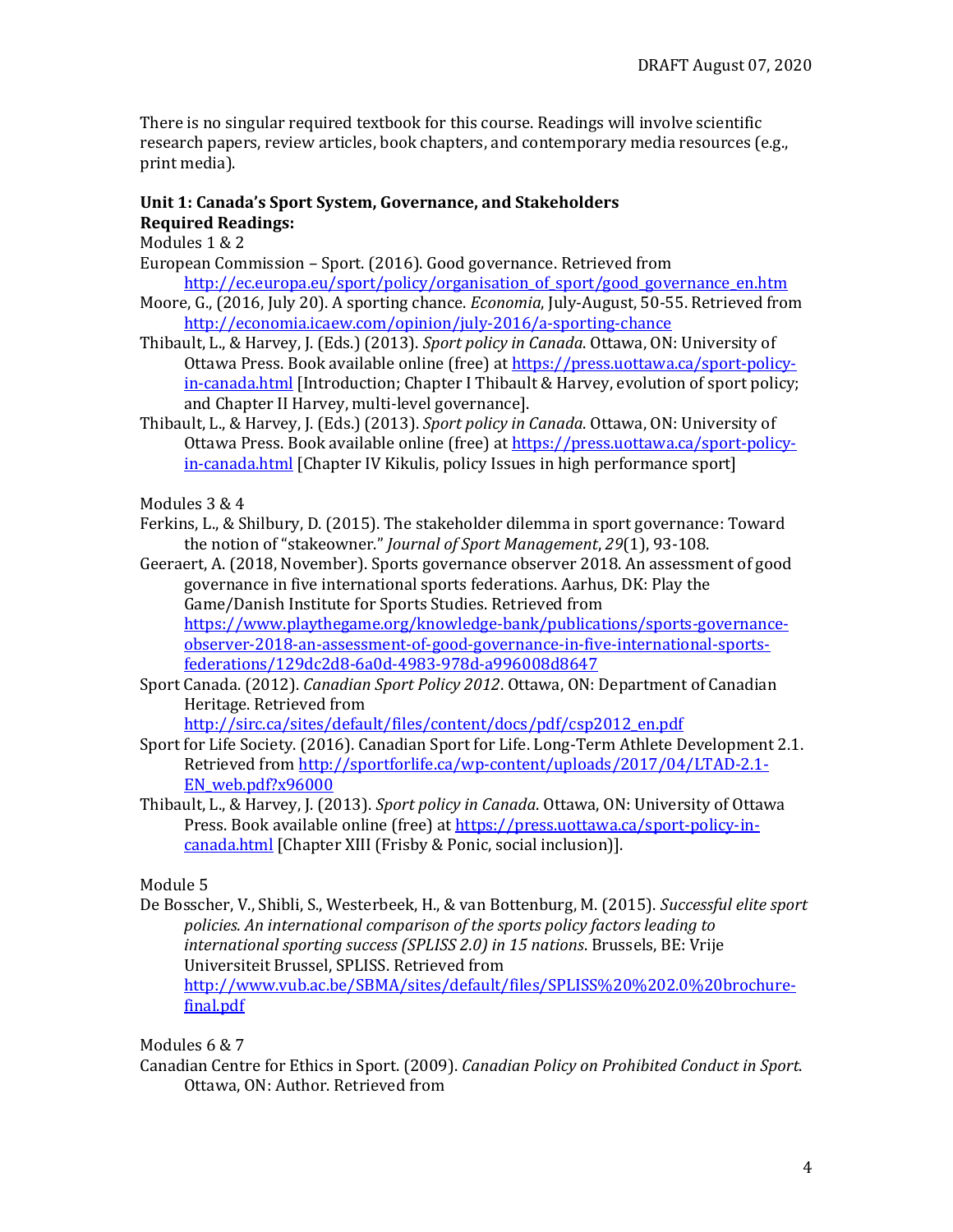[http://cces.ca/sites/default/files/content/docs/pdf/coachesofcanada-policy](http://cces.ca/sites/default/files/content/docs/pdf/coachesofcanada-policy-prohibitedconduct-e.pdf)[prohibitedconduct-e.pdf](http://cces.ca/sites/default/files/content/docs/pdf/coachesofcanada-policy-prohibitedconduct-e.pdf)

Canadian Centre for Ethics in Sport. (2017). *Canadian Anti-Doping Program* (Version 2.0, September 1, 2017). Ottawa, ON: Author. Retrieved from

<http://cces.ca/sites/default/files/content/docs/pdf/cces-policy-cadp-2015-v2-e.pdf> Coaching Association of Canada. (2015). *License Agreement*. Ottawa, ON: Author. Retrieved

- fro[m http://www.coach.ca/files/2015\\_02\\_02\\_License\\_Agreement\\_EN.pdf](http://www.coach.ca/files/2015_02_02_License_Agreement_EN.pdf) Coaching Association of Canada. (2015). *Registration Agreement*. Ottawa, ON: Author.
- Retrieved from

[http://www.coach.ca/files/2015\\_02\\_02\\_Registration\\_Agreement\\_EN.pdf](http://www.coach.ca/files/2015_02_02_Registration_Agreement_EN.pdf)

- Coaching Association of Canada. (2017). *Coaching Association of Canada Code of Conduct with Disciplinary Procedures*. Ottawa, ON: Author. Retrieved from [https://www.coach.ca/files/CAC\\_Code\\_of\\_Conduct\\_EN\\_March\\_2017.pdf](https://www.coach.ca/files/CAC_Code_of_Conduct_EN_March_2017.pdf)
- Coaching Association of Canada. (2019). *Policies, By-Laws & Reports*. [NCCP Policy & Implementation Standards; Privacy Policy; CAC Appeals Policy; Professional Coaching Appeals Policy; Doping-Free Sport Policy; Equity and Access Policy; Harassment and Abuse Policy; Official Languages Policy]. Retrieved from <https://www.coach.ca/policies-reports-s12495>
- Sport Canada. (2011). *Canadian Policy Against Doping in Sport*. Ottawa, ON: Author. Retrieved from http://publications.gc.ca/collections/collection 2011/pc-ch/CH24-9-[2011-eng.pdf](http://publications.gc.ca/collections/collection_2011/pc-ch/CH24-9-2011-eng.pdf) o[r https://www.canada.ca/en/canadian-heritage/services/sport](https://www.canada.ca/en/canadian-heritage/services/sport-policies-acts-regulations/policy-against-doping-sport.html)[policies-acts-regulations/policy-against-doping-sport.html](https://www.canada.ca/en/canadian-heritage/services/sport-policies-acts-regulations/policy-against-doping-sport.html)

## **Additional Readings:**

- Canadian Olympic Committee. (2016). *2016: Annual Report. Canadian Olympic Committee*. Retrieved fro[m https://olympic.ca/canadian-olympic](https://olympic.ca/canadian-olympic-committee/governance/annual-reports/)[committee/governance/annual-reports/](https://olympic.ca/canadian-olympic-committee/governance/annual-reports/)
- Coaching Association of Canada. (2016). Chartered Professional Coach. About the Program. Retrieved from<http://www.coach.ca/about-us-p158443>
- Comeau, G. S. (2013). The evolution of Canadian sport policy. *International Journal of Sport Policy and Politics*, *5*(1), 73-93.
- De Bosscher, V., Shibli, S., Westerbeek, H., & van Bottenburg, M. (2015). Successful elite sport policies. An international comparison of the sports policy factors leading to international sporting success (SPLISS 2.0) in 15 nations. London, UK: Meyer & Meyer Sport.
- Donnelly, P. (2010a). Own the Podium or rent it? Canada's involvement in the global sporting arms race. *Policy Options*, 31(1), 41-44.
- Donnelly, P. (2010b). Rent the Podium revisited: Reflections on Vancouver 2010. *Policy Options*, 31 (4), 84-86.
- Ekos Research Associates Inc. (2015). 2015 Status of the high performance athlete. Final report. Ottawa, ON: Author.
- European Commission Sport. (2013). EU Work Plan for Sport 2011-2014 Expert Group "Good Governance" Deliverable 2. Principles of good governance in sport (pp. 1-16). Retrieved from [http://ec.europa/.eu/sport/library/policy\\_documents/xg-gg-](http://ec.europa/.eu/sport/library/policy_documents/xg-gg-201307-dlvrbl2-sept2013.pdf)[201307-dlvrbl2-sept2013.pdf](http://ec.europa/.eu/sport/library/policy_documents/xg-gg-201307-dlvrbl2-sept2013.pdf)
- Geeraert, A.; Alm, J., & Groll, M. (2013). Good governance in international sport organizations: An analysis of the 35 Olympic sport governing bodies. *International Journal of Sport Policy and Politics*, *6*(3), 281-306.
- Government of Canada. (2003). *Physical activity and sport act*. Ottawa, ON: Minister of Justice. Retrieved from<http://laws-lois.justice.gc.ca/PDF/P-13.4.pdf>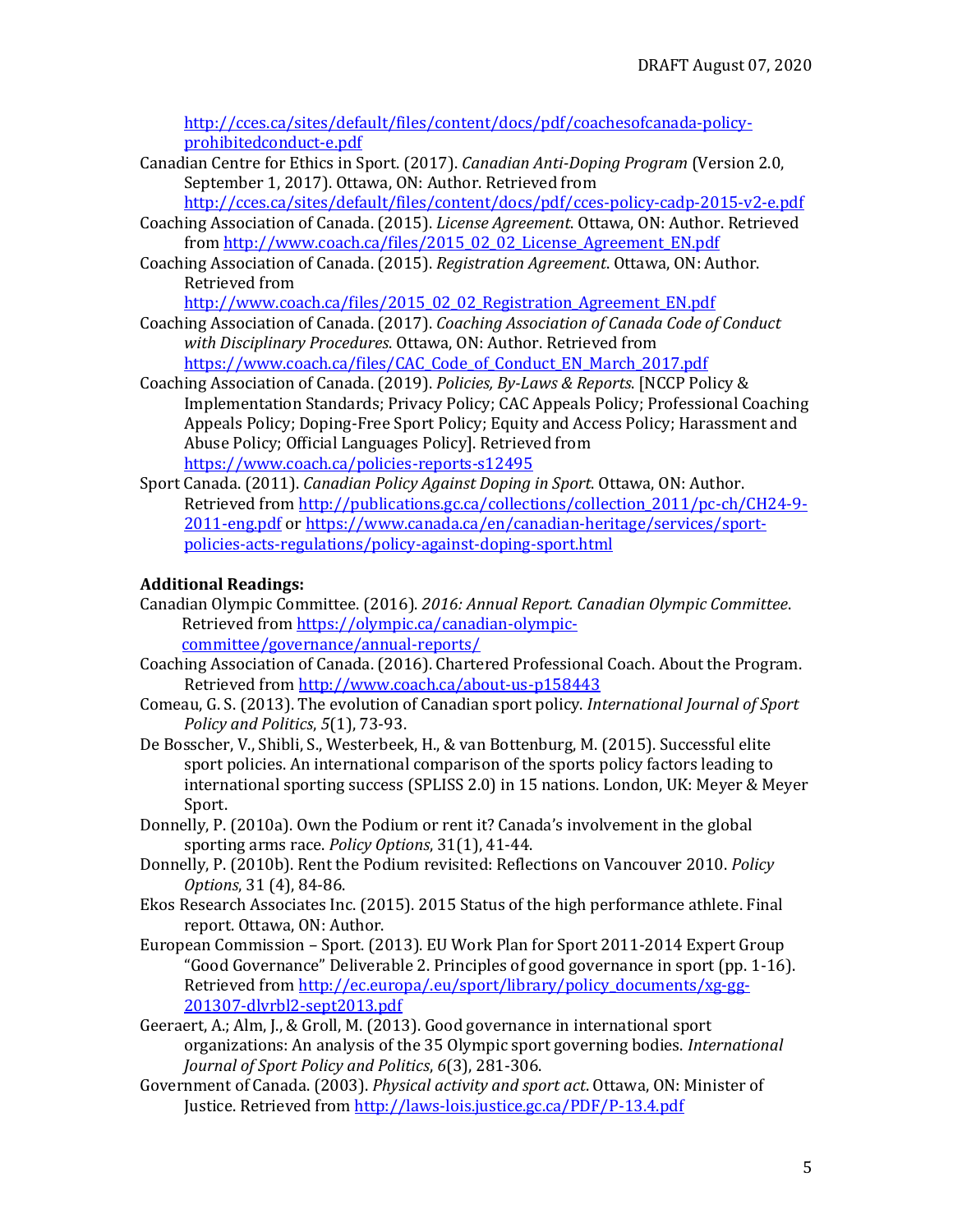- Healey, D. (2012). Governance in sport: Outside the box? *The Economic and Labour Relations Review*, 23(3), 39-60.
- Oliver, J. (2015, March 15). Last week tonight with John Oliver. Retrieved from <https://www.youtube.com/watch?v=pX8BXH3SJn0> [video clip 20 minutes 53 seconds]
- Own the Podium. (2018). *Own the Podium annual report 2017-2018*. Retrieved from [http://www.ownthepodium.org/OwnthePodium/media/ownthepodium/Documents](http://www.ownthepodium.org/OwnthePodium/media/ownthepodium/Documents/2016-2017/2018-19-Annual_Report_EN.pdf) [/2016-2017/2018-19-Annual\\_Report\\_EN.pdf](http://www.ownthepodium.org/OwnthePodium/media/ownthepodium/Documents/2016-2017/2018-19-Annual_Report_EN.pdf)
- Sport for Life Society. (2018a) Resources [Long-term development models documents]. Retrieved from<http://sportforlife.ca/resources/>
- Sport for Life Society. (2018b). Sport frameworks [all Long-term athlete development models of NSOs]. Retrieved fro[m http://sportforlife.ca/sport-frameworks/](http://sportforlife.ca/sport-frameworks/)

# **Unit 2: Financial Management for High Performance Sport**

**Required Readings:**

Module 8

- Canada Revenue Agency. (2016). *Employee or self-employed*. Retrieved from <http://www.cra-arc.gc.ca/E/pub/tg/rc4110/rc4110-16e.pdf>
- BDO Canada. (2016, October). *Tax bulletin. Self-employment: Is it for you?* Retrieved from [https://www.bdo.ca/getattachment/be6b231d-8617-414d-84c5-](https://www.bdo.ca/getattachment/be6b231d-8617-414d-84c5-0faeb63102b6/attachment.aspx/) [0faeb63102b6/attachment.aspx/](https://www.bdo.ca/getattachment/be6b231d-8617-414d-84c5-0faeb63102b6/attachment.aspx/)
- Canada Revenue Agency. (2016). *GST for not-for-profit organizations*. Retrieved from <http://www.cra-arc.gc.ca/E/pub/gp/rc4081/README.html>
- Canada Revenue Agency. (2013). *T2051 Registered Canadian amateur athletic association information return*. Retrieved from [http://www.cra](http://www.cra-arc.gc.ca/E/pbg/tf/t2052/README.html)[arc.gc.ca/E/pbg/tf/t2052/README.html](http://www.cra-arc.gc.ca/E/pbg/tf/t2052/README.html)
- Canada Revenue Agency. (2014). *T4117 Income tax guide to the non-profit organization (NPO) information return*. Retrieved from [http://www.cra](http://www.cra-arc.gc.ca/E/pub/tg/t4117/README.html)[arc.gc.ca/E/pub/tg/t4117/README.html](http://www.cra-arc.gc.ca/E/pub/tg/t4117/README.html)
- Canada Revenue Agency. (2014). *T1044 Non-profit organization (NPO) information return*. Retrieved from <http://www.cra-arc.gc.ca/E/pbg/tf/t1044/README.html>

Module 9

- Chapters 2 & 3 of Fried, G., De Schriver, T., & Mondello, M. (2013). *Sport finance* (3rd ed.). Champaign, IL: Human Kinetics.
- Chartered Professional Accountants Canada. (2014). *Reading financial statements – What do I need to know?* Retrieved from[:https://www.cpacanada.ca/en/business-and](https://www.cpacanada.ca/en/business-and-accounting-resources/financial-and-non-financial-reporting/international-financial-reporting-standards-ifrs/publications/reading-financial-statements-what-do-i-need-to-know-faq)[accounting-resources/financial-and-non-financial-reporting/international-financial](https://www.cpacanada.ca/en/business-and-accounting-resources/financial-and-non-financial-reporting/international-financial-reporting-standards-ifrs/publications/reading-financial-statements-what-do-i-need-to-know-faq)[reporting-standards-ifrs/publications/reading-financial-statements-what-do-i-need](https://www.cpacanada.ca/en/business-and-accounting-resources/financial-and-non-financial-reporting/international-financial-reporting-standards-ifrs/publications/reading-financial-statements-what-do-i-need-to-know-faq)[to-know-faq](https://www.cpacanada.ca/en/business-and-accounting-resources/financial-and-non-financial-reporting/international-financial-reporting-standards-ifrs/publications/reading-financial-statements-what-do-i-need-to-know-faq)

Module 10

- Corbett, R., & Findlay, H. (1998). *Your risk management program: A handbook for sport organizations*. Ottawa, ON: Centre for Sport and Law.
- Fuller, C., & Drawer, S. (2004). The application of risk management in sport. *SportMed*, *34*(6), 349-356.

Module 11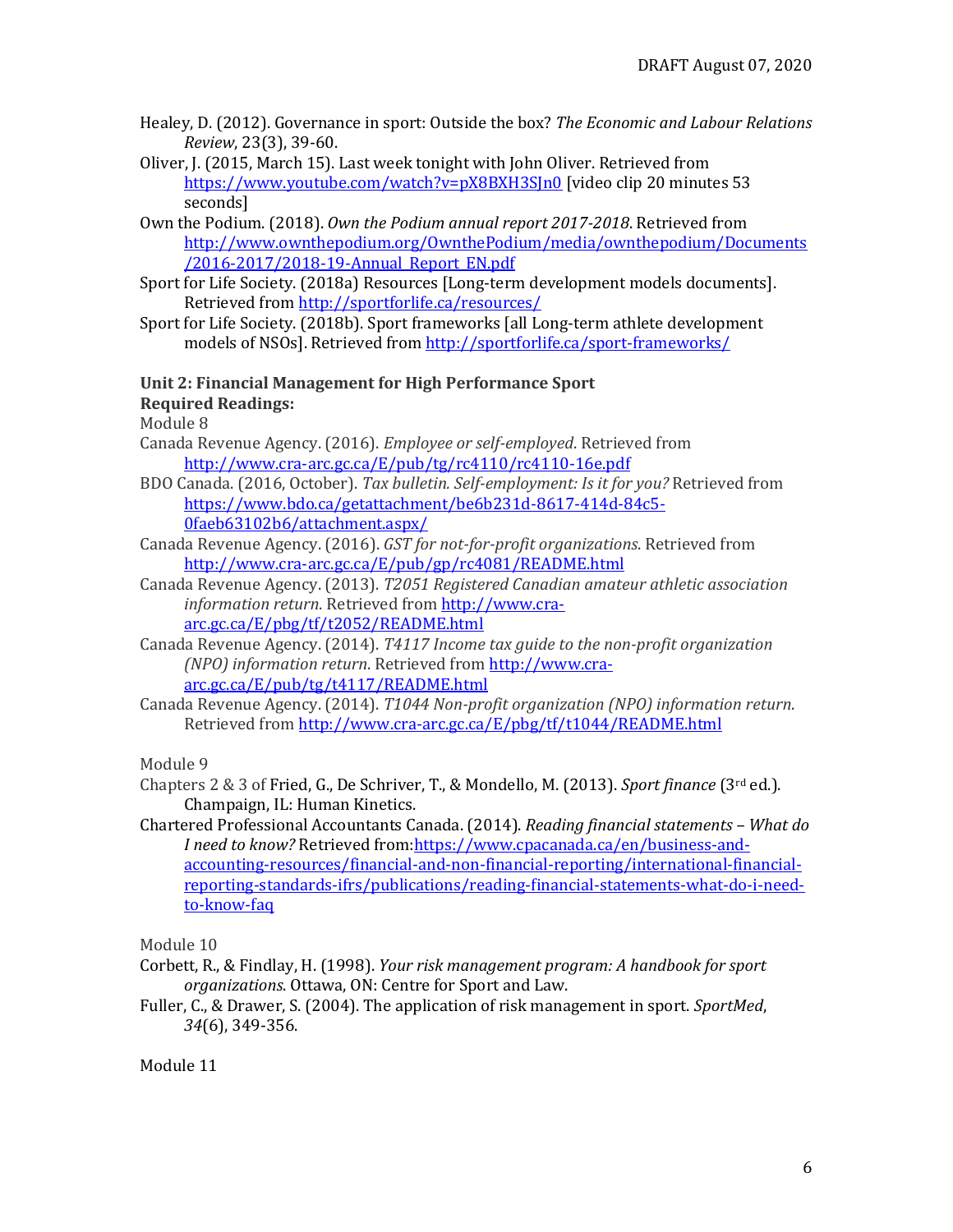- Corderly, J.C., Sim, D., & Baskerville, F.R. (2013). Three models, one goal: Assessing financial vulnerability in New Zealand amateur sports clubs. *Sport Management Review*, *16*(2), 186-199.
- Zappala, G., & Lyons, M. (2006). Factors associated with fundraising dependency among nonprofit organisations in Australia. *Australian Journal of Social Issues*, *41*(4), 399- 417.

## **Additional Readings:**

- Amis, J., Slack, T., & Berrett, T. (1999). Sport sponsorship as distinctive competence. European Journal of Marketing, 33(3/4), 250-272. doi:10.1108/03090569910253044
- Bricknell, S. (2015, February). Corruption in Australian sport. Australian Institute of Criminology: Trends and Issues in Criminology No.490. Retrieved from [http://www.aic.gov.au/media\\_library/publications/tandi\\_pdf/tandi490.pdf](http://www.aic.gov.au/media_library/publications/tandi_pdf/tandi490.pdf)
- Canada Revenue Agency (2000). *Small suppliers.* Retrieved from[: http://www.cra](http://www.cra-arc.gc.ca/E/pub/gm/2-2/2-2-e.html)[arc.gc.ca/E/pub/gm/2-2/2-2-e.html](http://www.cra-arc.gc.ca/E/pub/gm/2-2/2-2-e.html)
- Canada Revenue Agency. (2015). *Canadian amateur athletic associations*. Retrieved from http://www.cra-arc.gc.ca/chrts-gvng/qlfd-dns/RCAAA-ACESA-eng.html
- Canada Revenue Agency. (2016). *General rules for charities.* Retrieved from: <http://www.cra-arc.gc.ca/E/pub/gp/rc4082/rc4082-e.html#P263364028>
- Canada Revenue Agency. (2016). *Employee or self-employed?* Retrieved from: <http://www.cra-arc.gc.ca/E/pub/tg/rc4110/>
- Fried, G., De Schriver, T., & Mondello, M. (2013). *Sport finance* (3rd ed.). Champaign, IL: Human Kinetics.
- Howard, D., & Crompton, J. (2004). *Financing sport* (3rd ed.). Morgantown, WV: Fitness Information Technology.
- Jennings, W. (2012, August 13). The Olympics as a story of risk management. *Harvard Business Review*. Retrieved from [https://hbr.org/2012/08/the-olympics-as-a-story](https://hbr.org/2012/08/the-olympics-as-a-story-of-ris)[of-ris](https://hbr.org/2012/08/the-olympics-as-a-story-of-ris)
- Martinez, J.M., Stinson, J.L., Kang, M., & Jubenville, C.B. (2010). Intercollegiate athletics and institutional fundraising: A meta-analysis. *Sport Marketing Quarterly*, *19*(1), 36-47.
- McCormick, B., & Gray, V. (2011). Message in a bottle: Basic business lessons for entrepreneurs using only a soft drink. *Journal of Management Education*, *35*(2), 282- 310. doi:10.1177/1052562910391615
- Orbanes, P. (2002). Everything I know about business I learned from Monopoly. *Harvard Business Review*, *80*(3), 51-57.
- Ratten, V. (2011). Sport-based entrepreneurship: Towards a new theory of entrepreneurship and sport management. *International Entrepreneurship and Management Journal*, *7*(1), 57-69. doi:10.1007/s11365-010-0138-z
- Schrage, M. (2014, November 10). Board members should have to take a personality test. *Harvard Business Review*. Retrieved fro[m https://hbr.org/2014/11/board-members](https://hbr.org/2014/11/board-members-should-be-psychologically-profiled-before-being-hired)[should-be-psychologically-profiled-before-being-hired](https://hbr.org/2014/11/board-members-should-be-psychologically-profiled-before-being-hired)
- Sparks, R., & Westgate, M. (2002). Broad-based and targeted sponsorship strategies in Canadian women's ice hockey. *International Journal of Sports Marketing and Sponsorship*, *4*(1), 48-73.
- Taks, M., Kesenne, S., & Chalip, L. (2011). Economic impact analysis versus cost benefit analysis: The case of a medium-sized sport event. *Journal of Sport Finance*, *6*(3), 187- 203.
- Taylor, B.E., Chait, R.P., & Holland, T.P. (1996). The new work of the nonprofit board. *Harvard Business Review*, *75*(5), 36-46.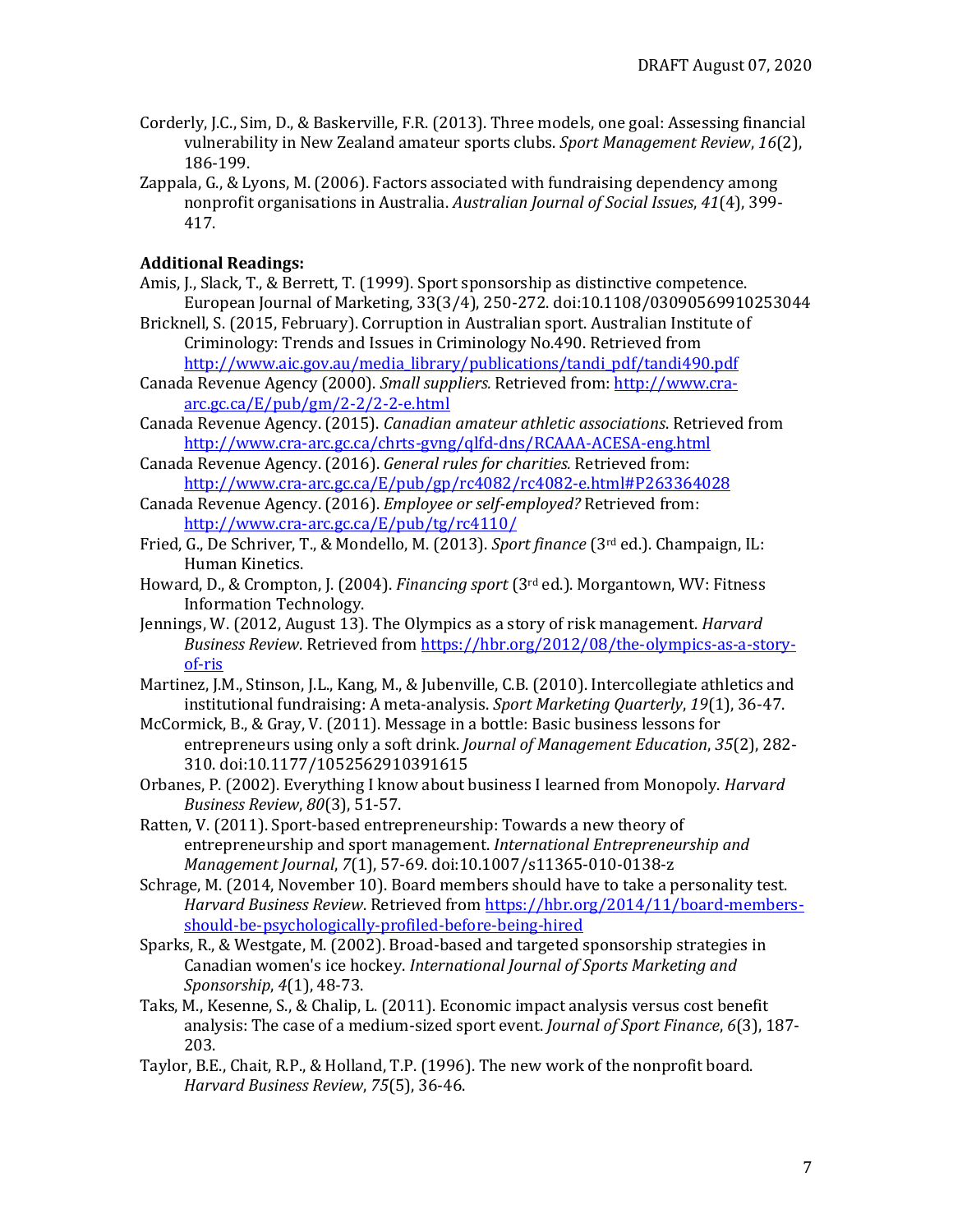Useem, M. (2006). How well-run boards make decisions. *Harvard Business Review*, *84*(11), 130-138.

Winand, M., Rihoux, B., Robinson, L., & Zintz, T. (2013). Pathways to high performance: A qualitative comparative analysis of sport governing bodies. *Nonprofit and Voluntary Sector Quarterly*, *42*(4), 739-762.

Winand, M., Zintz, T., & Scheerder, J. (2012). A financial management tool for sport federations. *Sport Business and Management: An International Journal*, *2*(3), 225-240.

#### **Unit 3: Communication, Marketing, and Sponsorship of High Performance Sport Required Readings:**

Module 12

O'Reilly, N., & Séguin, B. (2013). *Sport marketing: A Canadian perspective* (2nd ed.). Toronto: Nelson. Chapters 1, 2, 3, and 5.

Module 13

- Aral, A., Ko, Y.J., & Ross, S. (2014). Branding athletes: Exploration and conceptualization of athlete brand image. *Sport Management Review*, *17*(2), 97-106.
- Ferrand, A., Chappelet, J.-L., & Séguin, B. (2012). Olympic Marketing. Routledge: London. Chapter 3
- O'Reilly, N., & Séguin, B. (2013). *Sport marketing: A Canadian perspective* (2nd ed.). Toronto: Nelson. Chapters 4 and 7**.**

#### Module 14

Doherty, A., & Murray, M. (2007). The strategic sponsorship process in a non-profit sport organization. *Sport Marketing Quarterly*, *16*(1), 49-59.

O'Reilly, N., & Séguin, B. (2013). *Sport marketing: A Canadian perspective* (2nd ed.). Toronto: Nelson. Chapters 9, 11, 12, and 13

Séguin, B., Teed, K. & O'Reilly (June, 2005). National sport organizations and sponsorship: An identification of best practices. *International Journal of Sport Management and Marketing, 1*(2)*,* 69-92.

Module 15

- Abeza, G., O'Reilly, N., Séguin, B., & Nzindukiyimana, O. (2015). Social Media Scholarship in Sport Management Research: A Critical Review. *Journal of Sport Management*, *29*(6), 601-618.
- Bloom, M., Gagnon, N., & Hughes, D. (2005). *Win-Win: The Canadian sport and business summit*. Institute of Sport Marketing.
- O'Reilly, N., & Séguin, B. (2013). *Sport marketing: A Canadian perspective* (2nd ed.). Toronto: Nelson. Chapter 15.

#### **Additional Readings:**

- Desbordes, M., & A. Richelieu (2012). *Global sport marketing. Contemporary issues and practice*. London, UK: Routledge.
- Eagleman, A.N. (2013). Acceptance, motivations, and usage of social media as a marketing communications tool amongst employees of sport national governing bodies. *Sport Management Review*, *16*(4), 488-497.
- Ellis, D., Gauthier, M.-E., & Séguin, B. (2011). Ambush marketing, the Olympic and Paralympic Marks Act and Canadian national sports organisations: Awareness, perceptions and impacts. *Journal of Sponsorship*, *4*(3), 253-271.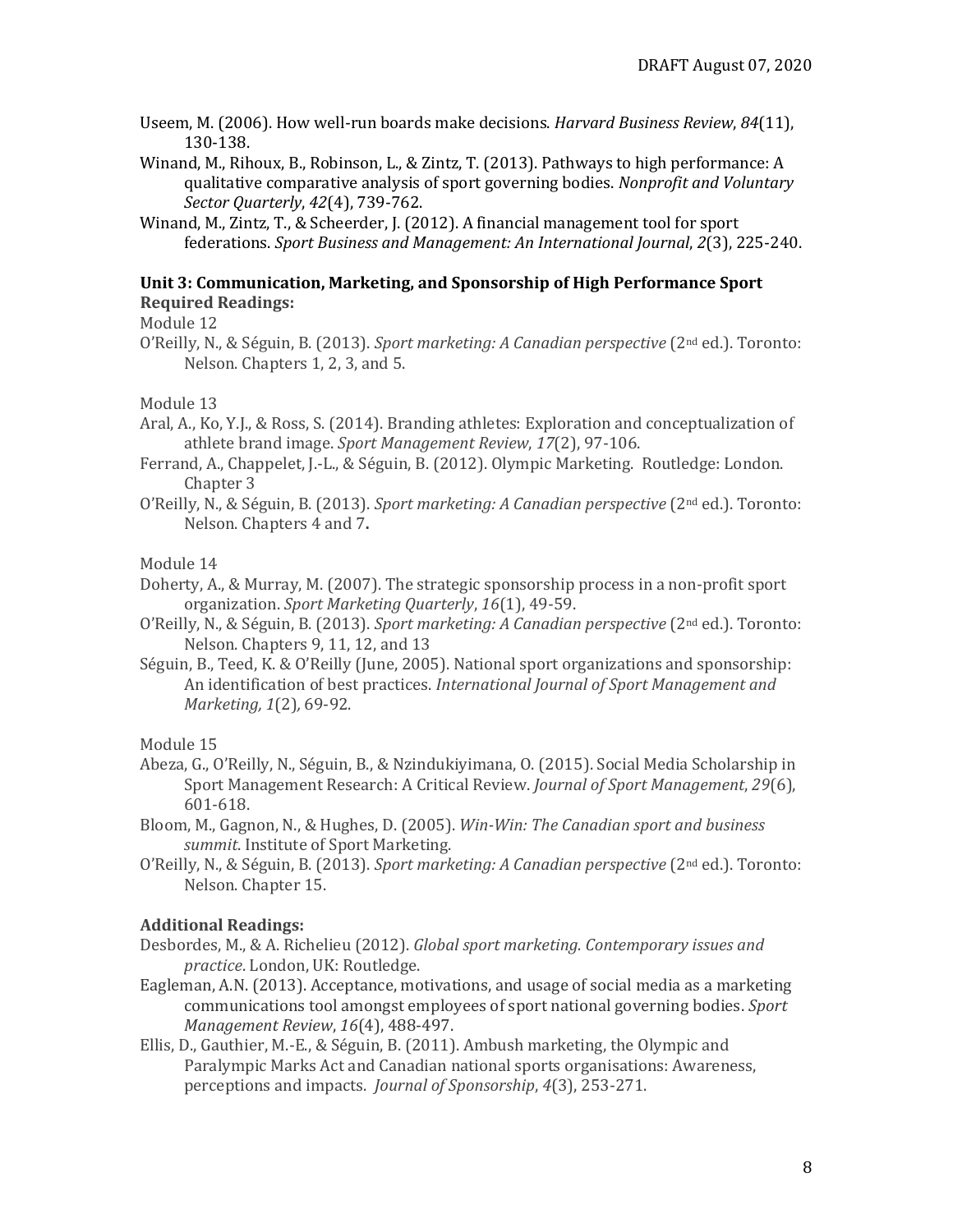- Green, B.C. (2005). Building sport programs to optimize athlete recruitment, retention, and transition: Toward a normative theory of sport development. *Journal of Sport Management*, *19*(3), 233-253.
- Irwin, R., Sutton, W., & McCarthy, L. (2008). *Sport promotion and sales management*. Champaign, IL: Human Kinetics.
- Meenaghan, T., & Sullivan, P.O. (2013). Metrics in sponsorship research: Is credibility an issue? *Psychology & Marketing*, *30*(5), 408-416.
- Mullin, B.J., Hardy, S., & Sutton, W. (2014). *Sport marketing* (4th ed.). Champaign, IL: Human Kinetics.
- Pedersen, P.M., Miloch, K.S., & Laucella, P.C. (2007). *Strategic sport communication*. Champaign, IL: Human Kinetics.
- Pierce, D., Popp, N., & Meadows, B. (2011). Qualitative analysis of international studentathlete perspectives on recruitment and transitioning into American college sport. *The Sport Journal*, *14*(1).
- Pitts, B.G., & Stotlar, D.K. (2013). *Fundamentals of sport marketing* (4th ed.). Morgantown, WV: Fitness Information Technology, Inc.
- Pritchard, M. P., & R. Burton (2014). Ethical failures in sport business: Directions for research. *Sport Marketing Quarterly*, *23*(2), 86-99.
- Séguin, B. (2005). *Sponsorship case studies report*. Institute of Sport Marketing.
- Séguin, B., & O'Reilly, N. (2008). The Olympic brand, ambush marketing and clutter. *International Journal of Sport Management and Marketing*, *4*(1/2), 62-84.
- Shilbury, D., Quick, S., & Westerbeek, H. (2014). *Strategic sport marketing* (4th ed.). Crows Nest, AU: Allen & Unwin.
- Stotlar, D.K. (2013). *Developing successful sport sponsorship plans*. (4th ed.). Morgantown, WV: Fitness Information Technology, Inc.
- Witkemper, C., Lim, C. H., & Waldburger, A. (2012). Social media and sports marketing: Examining the motivations and constraints of twitter users. *Sport Marketing Quarterly*, *21*(3), 170-183.

### **Course Evaluation:**

| <b>Student Evaluation</b>                                                   | Percent (%) |  |
|-----------------------------------------------------------------------------|-------------|--|
| <b>Assignments &amp; Participation</b>                                      | 55%         |  |
| Assignments/Discussions will be required for each of the main units and     |             |  |
| done online                                                                 |             |  |
| Canadian Sport System, Governance, and Stakeholders (18%)                   |             |  |
| Weekly online discussions<br>$\circ$                                        |             |  |
| Financial Management for High Performance Sport (19%)                       |             |  |
| Immersive case + peer review<br>$\circ$                                     |             |  |
| Communication, Marketing, and Sponsorship of High Performance               |             |  |
| Sport (18%)                                                                 |             |  |
| $\circ$ Weekly online discussions                                           |             |  |
| These assignments/discussions will be focused on students' abilities to     |             |  |
| apply the concepts and elements covered in each of the units. These         |             |  |
| assignments/discussions will be explained in each of the units.             |             |  |
| Within each of the units, students will receive credit for participating in |             |  |
| the classes, actively engaging in and responding to discussion questions,   |             |  |
| problem-based and inquiry activities, and readings. While we recognize      |             |  |
| that students might experience work conflicts or unforeseen                 |             |  |
| circumstances that cause them to miss a class, the expectation is that      |             |  |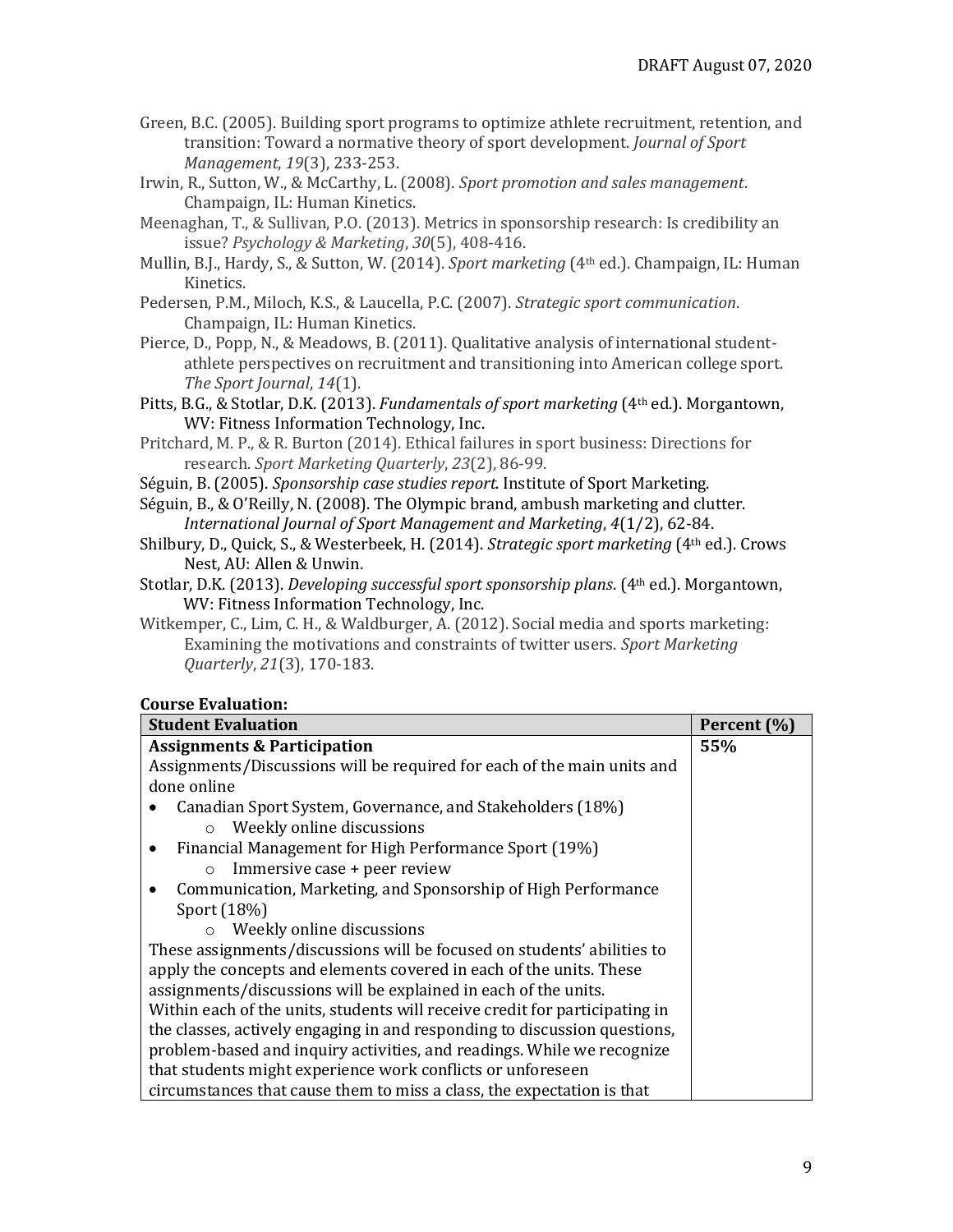| students will attend and actively participate in all classes. (Please note                                                     |      |  |
|--------------------------------------------------------------------------------------------------------------------------------|------|--|
| that all synchronous classes will be recorded and posted on 'Connect'.                                                         |      |  |
| <b>Major Project</b>                                                                                                           | 45 % |  |
| Students will select a major project in one the three units covered in the                                                     |      |  |
| course. Topics for major projects may include, for example:                                                                    |      |  |
| Analysis of the governance of a sport organization                                                                             |      |  |
| Implementation and evaluation of a Sport Canada policy within a                                                                |      |  |
| sport organization                                                                                                             |      |  |
| Development of a strategic plan for new high performance sport<br>paradigm                                                     |      |  |
| Creation of a business plan or proposal for a program or event<br>$\bullet$<br>including forecasting of financial requirements |      |  |
| Development of a marketing plan/strategy for a program or for<br>$\bullet$<br>an organization                                  |      |  |
| Creation of a sponsorship plan for an event                                                                                    |      |  |
| Application for a grant for a program                                                                                          |      |  |
| Prepare a board package for the Finance and Audit board                                                                        |      |  |
| committee which includes: management report and overview,                                                                      |      |  |
| detailed income statement and budget forecast (including any                                                                   |      |  |
| variance to previous year) for next fiscal year. Include rationale                                                             |      |  |
| for any new projects                                                                                                           |      |  |
| Development of a fundraising plan for a program or for an                                                                      |      |  |
| organization                                                                                                                   |      |  |
| Students may also select a topic for the major project of their choice. All                                                    |      |  |
| students should discuss the topic of their major project with the                                                              |      |  |
| appropriate unit leader.                                                                                                       |      |  |
|                                                                                                                                |      |  |
| The major project assignment will have four parts;                                                                             |      |  |
| 1. A plan;                                                                                                                     |      |  |
| 2. The major project itself;                                                                                                   |      |  |
| 3. An online presentation of the major project; and                                                                            |      |  |
| 4. A review and feedback of two peers' presentations.                                                                          |      |  |
| Details of the major project and all of its elements are provided to the                                                       |      |  |
| student as a separate document on the online course platform.                                                                  |      |  |
| In addressing their topic for the major project, students are encouraged                                                       |      |  |
| to integrate relevant elements from the other 2 units covered in the                                                           |      |  |
| course. For example, if a student chooses to examine changes in                                                                |      |  |
| governance of a sport organization as the topic of their major project,                                                        |      |  |
| they could also discuss the financial considerations of such changes in                                                        |      |  |
| governance and how to best communicate changes in governance to                                                                |      |  |
| members and stakeholders.                                                                                                      |      |  |
|                                                                                                                                |      |  |
| A rubric to be used for the evaluation of the major project is provided to                                                     |      |  |
| the students as a separate document on the online course platform.                                                             |      |  |
| Plan - 7.5 marks [deadline July 23, 2021]                                                                                      |      |  |
| Project - 25 marks [deadline August 13, 2021]                                                                                  |      |  |
|                                                                                                                                |      |  |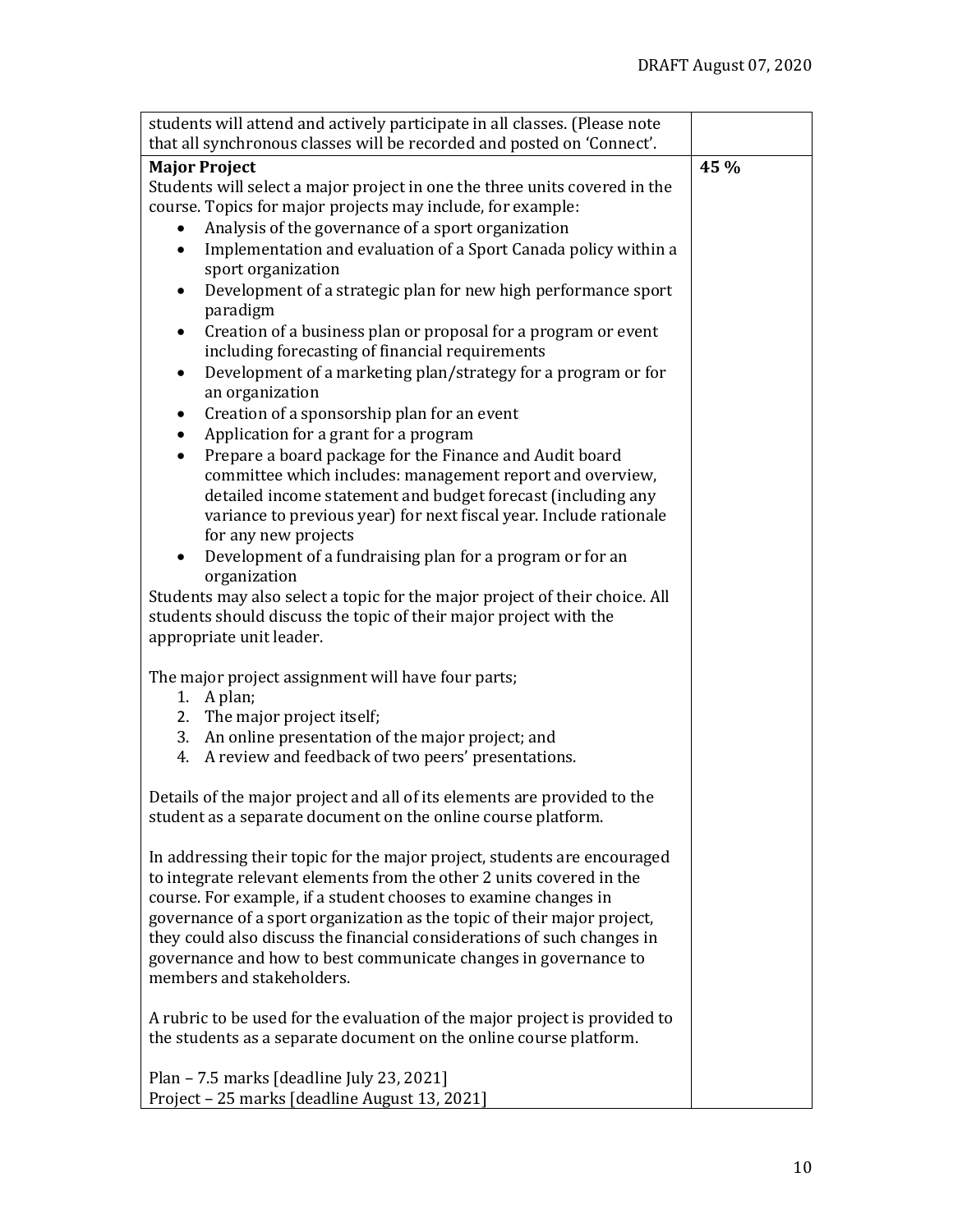| Presentation – 7.5 marks [deadline August 20, 2021]                     |  |
|-------------------------------------------------------------------------|--|
| Feedback on 2 assigned presentations of your peers – 5 marks [deadline] |  |
| August 27, 2021]                                                        |  |

### **Participation: personal and social responsibility:**

As there is a component of group problem solving in this course, credit will be given for leadership, critical contribution, interpersonal skills, support activities, punctual attendance, on-time completion of class activities, positive attitude and effort according to the following schedule.

| 10                       | Outstanding | Continually encouraging and supportive of others, outstanding<br>leadership, critical contribution and interpersonal skills. |
|--------------------------|-------------|------------------------------------------------------------------------------------------------------------------------------|
|                          |             | Volunteers, facilitates the learning of others. Excellent attitude                                                           |
|                          |             | and effort. 100 % punctual attendance                                                                                        |
| 8                        | Very good   | Demonstrates leadership and active support with colleagues.                                                                  |
|                          |             | Very high level of critical contribution. Near 100 % punctual                                                                |
|                          |             | attendance. Positive attitude and very high level of effort                                                                  |
|                          |             | throughout course.                                                                                                           |
| 6                        | Adequate    | Works well with others, willing to contribute towards class                                                                  |
|                          |             | discussion. Only 2-3 sessions non-punctual /non-attendance.                                                                  |
|                          |             | Satisfactory effort and attitude.                                                                                            |
| $\overline{4}$           | Minimal     | Little contribution and support given during class processes.                                                                |
|                          |             | More than 2-3 sessions of non-punctual/non-attendance.                                                                       |
|                          |             | Motivation and initiative low. Minimal level of effort.                                                                      |
| $\overline{\mathcal{L}}$ | Poor        | Zero contribution and support given during class processes.                                                                  |
|                          |             | Poor punctual and attendance Attitude, participation, and effort                                                             |
|                          |             | do not meet acceptable standard.                                                                                             |

#### **Grade Scheme:**

Grades will be assigned based on the following grading scheme. In all cases marks will be rounded to the nearest percent.

| Percentage | Letter Grade |
|------------|--------------|
| 90-100     | A+           |
| 85-89      | A            |
| 80-84      | А-           |
| 76-79      | B+           |
| 72-75      | B            |
| 68-71      | B-           |
| 64-67      | C+           |
| 60-63      | C            |
| 55-59      | C-           |
| 50-54      | D            |
| 0-49       | F (Fail)     |
|            |              |

### **Academic Dishonesty and Plagiarism:**

Plagiarism, cheating or any other form of academic dishonesty will not be tolerated. Violations will be taken seriously and will be dealt with according to the University policy regarding academic dishonesty (See Academic Calendar,